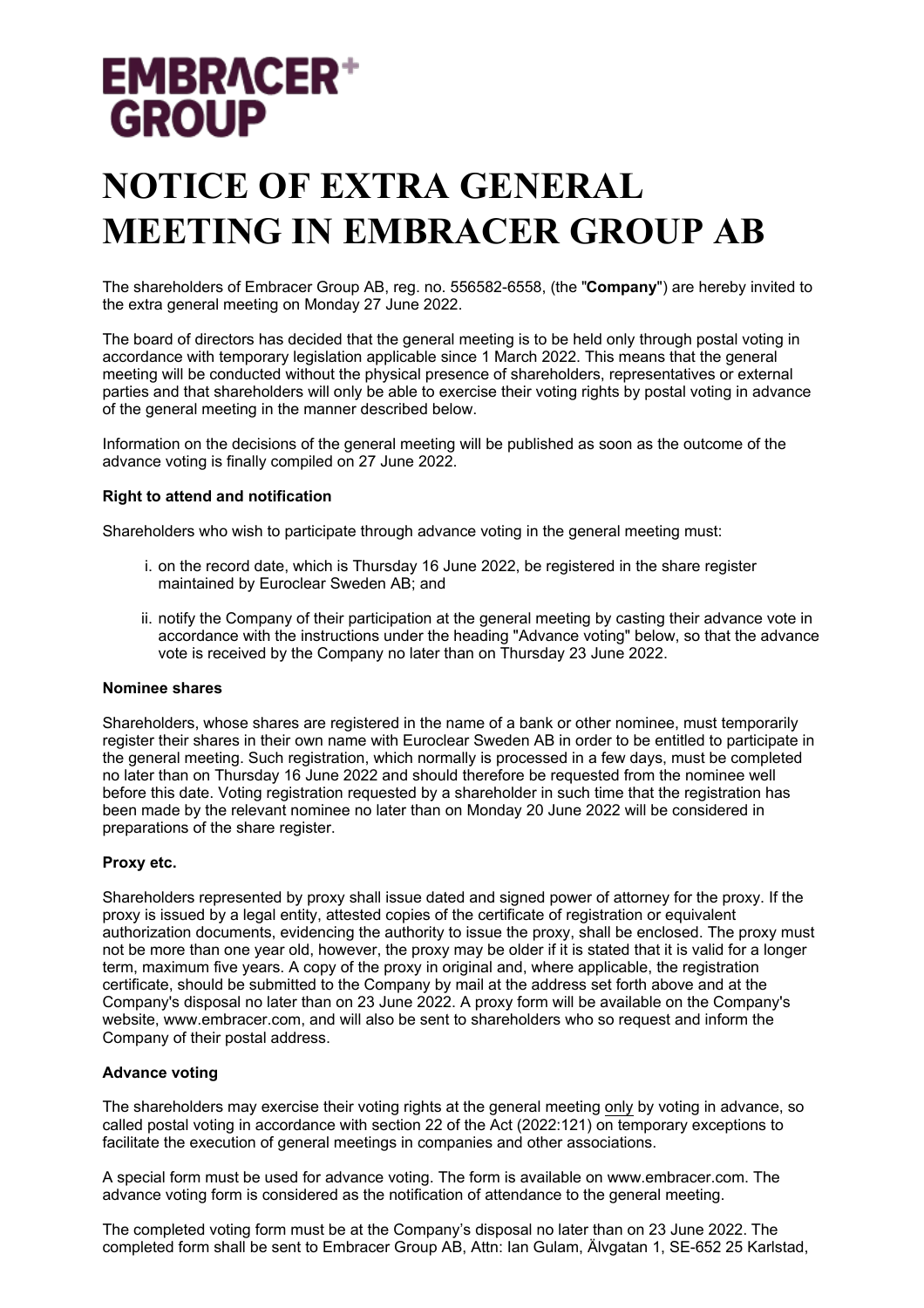Sweden (please mark the envelope with "Embracer general meeting"). The completed form may alternatively be submitted electronically and is then to be sent to ian.gulam@embracer.com. If the shareholder votes in advance by proxy, a power of attorney shall be enclosed with the form. If the shareholder is a legal entity, a certificate of incorporation or a corresponding document shall be enclosed with the form. The shareholder may not provide special instructions or conditions in the voting form. If so, the vote (in its entirety) is invalid.

Further instructions and conditions are included in the form for advance voting.

# **Proposed agenda**

- 1. Opening of the meeting
- 2. Election of chair of the meeting
- 3. Preparation and approval of voting list
- 4. Election of one person to certify the minutes
- 5. Question whether the general meeting has been duly convened
- 6. Approval of the agenda
- 7. Resolution regarding authorization for the board to issue shares, convertibles and/or warrants
- 8. Closing of the meeting

# **Proposed resolutions**

# **Item 2: Election of chair of the meeting**

The board of directors proposes that the Company's General Counsel, Ian Gulam, is appointed as chair of the general meeting and keeper of the minutes or, in his absence, the person appointed by him.

## **Item 3: Preparation and approval of voting list**

The voting list proposed for approval by the general meeting is the voting list prepared by the Company, based on the Company's share register received by Euroclear Sweden AB and the advance votes received, and as verified by the person elected to approve the minutes.

# **Item 4: Election of one person to certify the minutes**

The board of directors proposes that Johanna Flink, attorney at Baker & McKenzie Advokatbyrå or, in her absence, the person or persons instead appointed by her, to be elected to certify the minutes of the general meeting. The task of certifying the minutes of the general meeting also includes verifying the voting list and that the advance votes received are correctly reflected in the minutes of the general meeting.

# **Item 6: Approval of the agenda**

The board of directors proposes that the general meeting approves the proposed agenda as set forth above.

#### **Item 7: Resolution regarding authorization for the board to issue shares, convertibles and/or warrants**

In accordance with the Company's strategy to enable payment with shares in connection with acquisitions or otherwise raise capital to the Company a new authorization of 10 percent is proposed by the board of directors. The authorization corresponds to the authorization resolved on by the extra general meeting held on 7 January 2022. The reason for the board of directors to propose a new authorization is that the current authorization was used in connection with the capital raise announced on 8 June 2022.

The board of directors of the Company therefore proposes that the extra general meeting resolves to authorize the board of directors during the period up until the next annual general meeting to, on one or more occasions, resolve to issue B shares, convertibles and/or warrants with right to convert into and subscribe for B shares respectively, with or without preferential rights for the shareholders, in the amount not exceeding ten (10) percent of the total number of shares in the Company at the time when the authorization is used the first time, to be paid in cash, in kind and/or by way of set-off. The purpose for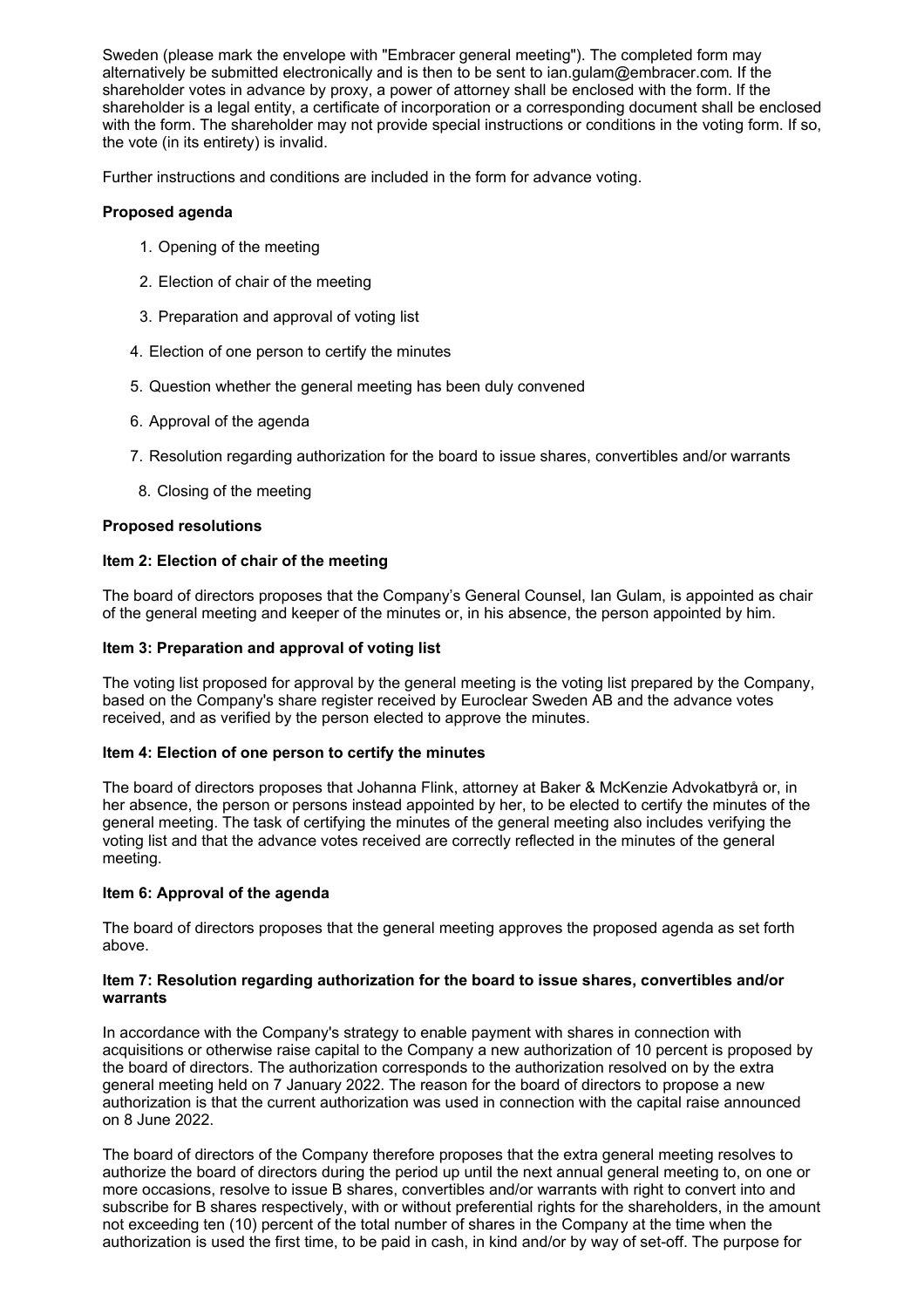the board to resolve on issuances with deviation from the shareholders' preferential rights in accordance with the above is primarily for the purpose to raise new capital to increase flexibility of the Company or in connection with acquisitions. If the board of directors finds it suitable in order to enable delivery of shares in connection with a share issuance as set out above it may be made at a subscription price corresponding to the shares' quota value.

In connection with issuances in accordance with the above, the board of directors shall, when determining the number of shares, warrants or convertibles that may be issued pursuant to the authorization, consider and deduct the number of shares the Company holds itself at every given time after any possible reclaim of shares that have been issued in connection with acquisitions.

The board of directors or a person appointed by the board of directors shall be authorized to make such minor adjustments in the above resolution that may be required in connection with the registration with the Swedish Companies Registration Office.

### **Majority requirements**

A resolution in accordance with item 7 requires support by shareholders holding not less than two-thirds of both the shares voted and of the shares represented at the general meeting.

### **Number of shares and votes**

The total numbers of shares in the Company on the date of this notice are 1,134,965,828, of which 66,798,274 are A shares representing 667,982,740 votes and 1,068,167,554 are B shares representing 1,068,167,554 votes, whereby the total number of votes comprise 1,736,150,294. The Company holds no own shares.

### **Other**

Proxy form and form for advance voting are available at least two weeks in advance of the general meeting. The complete proposals are included in the notice. The documents set out above are available at the Company at Älvgatan 1 in Karlstad and at the Company's website www.embracer.com and will be sent to shareholders who request it and provide their e-mail or postal address.

The board of directors and the managing director shall, if any shareholder so requests and the board of directors considers that it can be done without material harm to the Company, provide information at the general meeting on matters that may affect the assessment of an item on the agenda. A request for such information shall be received by the Company in writing no later than ten calendar days prior to the meeting, i.e., 17 June 2022 by post to the Company's address Älvgatan 1, 652 25 Karlstad or by e-mail to ian.gulam@embracer.com. The information will be made available at the Company's website, www.embracer.com and at the head office no later than on 22 June 2022. The information will also be sent, within the same period of time, to any shareholder who so has requested and who has stated its email or postal address.

#### **Processing of personal data**

For information on how personal data is processed in relation the meeting, see the Privacy notice available on Euroclear Sweden AB's website: www.euroclear.com/dam/ESw/Legal/Privacy%20notice %20BOSS%20-%20final%20220324.pdf.

**\*\*\*\*\***

Karlstad June 2022

# **Embracer Group AB**

The board of directors

# **For additional information, please contact:**

Lars Wingefors, Co-founder and Group CEO of Embracer Group AB

Tel: +46 708 47 19 78

E-mail: [lars.wingefors@embracer.com](mailto:lars.wingefors@embracer.com)

**About Embracer Group**